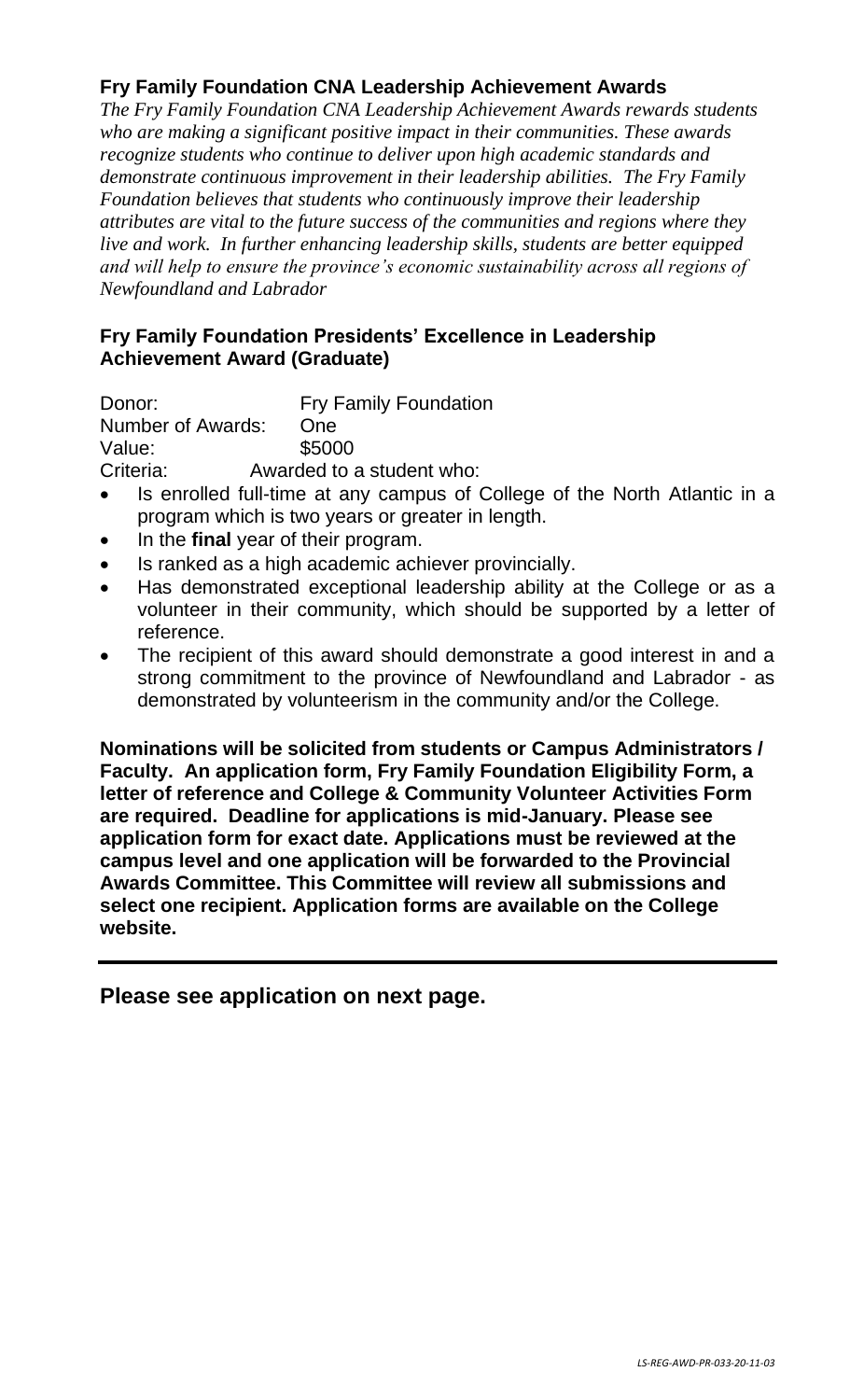

## **Fry Family Foundation Presidents' Excellence in Leadership Achievement Award (Graduate)**

**Application must be received by the Student Services office by January 24, 2022**

| Name:                                                                                               | <u> 1989 - Johann John Stone, markin fan it ferstjer fan de ferstjer fan it ferstjer fan it ferstjer fan it fers</u> | Student #: ___________________ |  |
|-----------------------------------------------------------------------------------------------------|----------------------------------------------------------------------------------------------------------------------|--------------------------------|--|
| Address: Andreas Address: Address: Address: Address: Address: Address: Address: Address: Address: A |                                                                                                                      |                                |  |
| Phone #:                                                                                            |                                                                                                                      |                                |  |
| E-mail:                                                                                             |                                                                                                                      |                                |  |
|                                                                                                     |                                                                                                                      |                                |  |
| <b>Year of Program:</b>                                                                             | $\square$ 2 <sup>nd</sup> Year                                                                                       | $\Box$ 3 <sup>rd</sup> Year    |  |
|                                                                                                     |                                                                                                                      |                                |  |

#### **Applicant Checklist:**

- A letter of reference is attached (*see last page of application*)
- □ A College & Community Volunteer Activities Form is attached
- $\Box$  A Fry Family Foundation Eligibility Form is attached

| <b>Number of Awards:</b> | One.                      |
|--------------------------|---------------------------|
| Value:                   | \$5000                    |
| Criteria:                | Awarded to a student who: |

- Is enrolled full-time at any campus of College of the North Atlantic in a program which is two years or greater in length
- In the **final** year of their program
- Is ranked as a high academic achiever provincially
- Has demonstrated exceptional leadership ability at the College or as a volunteer in their community, which should be supported by a faculty recommendation letter.
- The recipient of this award should demonstrate a good interest in and a strong commitment to the province of Newfoundland and Labrador-as demonstrated by volunteerism in the community and/or the College.

#### **INCOMPLETE APPLICATIONS WILL NOT BE CONSIDERED**

#### **I hereby make the following declaration**:

- 1. I intend to be a full-time student for the academic year/semester for which this application is made.
- 2. I have answered all questions, which are applicable to me, and the answers given by me are true.
- 3. I understand that if selected for an award / scholarship/ bursary I will be required to provide my Social Insurance Number, so that a T4A may be issued for income tax purposes.

Permission is hereby granted for the Awards Committee to obtain any further information required from appropriate individuals or agencies.

I further acknowledge that my personal information (i.e. photo, video, name, program, and home community) may be shared with the donor of this award and can be used by CNA for promotional purposes.

**Privacy Notice** 

*College of the North Atlantic is an educational body of the Government of Newfoundland and Labrador, and is therefore subject to the Access to Information and Protection of Privacy Act, 2015 (ATIPPA). The college's Student Services Department and the Alumni & Advancement Office are collecting your personal information to process the scholarship application. The personal information you provide may be disclosed to the donor. This personal information is collected under the authority of the College Act 1996 (SNL1995, Chapter C-22.1). Collected personal information will be stored in accordance with our normal network and information security measures. For further information about the collection and use of this information please contact the Provincial Awards Chairperson at 709-643-7880. For more information about the ATIPPA please visit [www.cna.nl.ca/about/atippa.asp.](http://www.cna.nl.ca/about/atippa.asp)*

*I have read and understand the Privacy Statement above and consent to the collection and use of this personal information.*

Signature of Applicant Date Date Date Date

**PLEASE TURN OVER**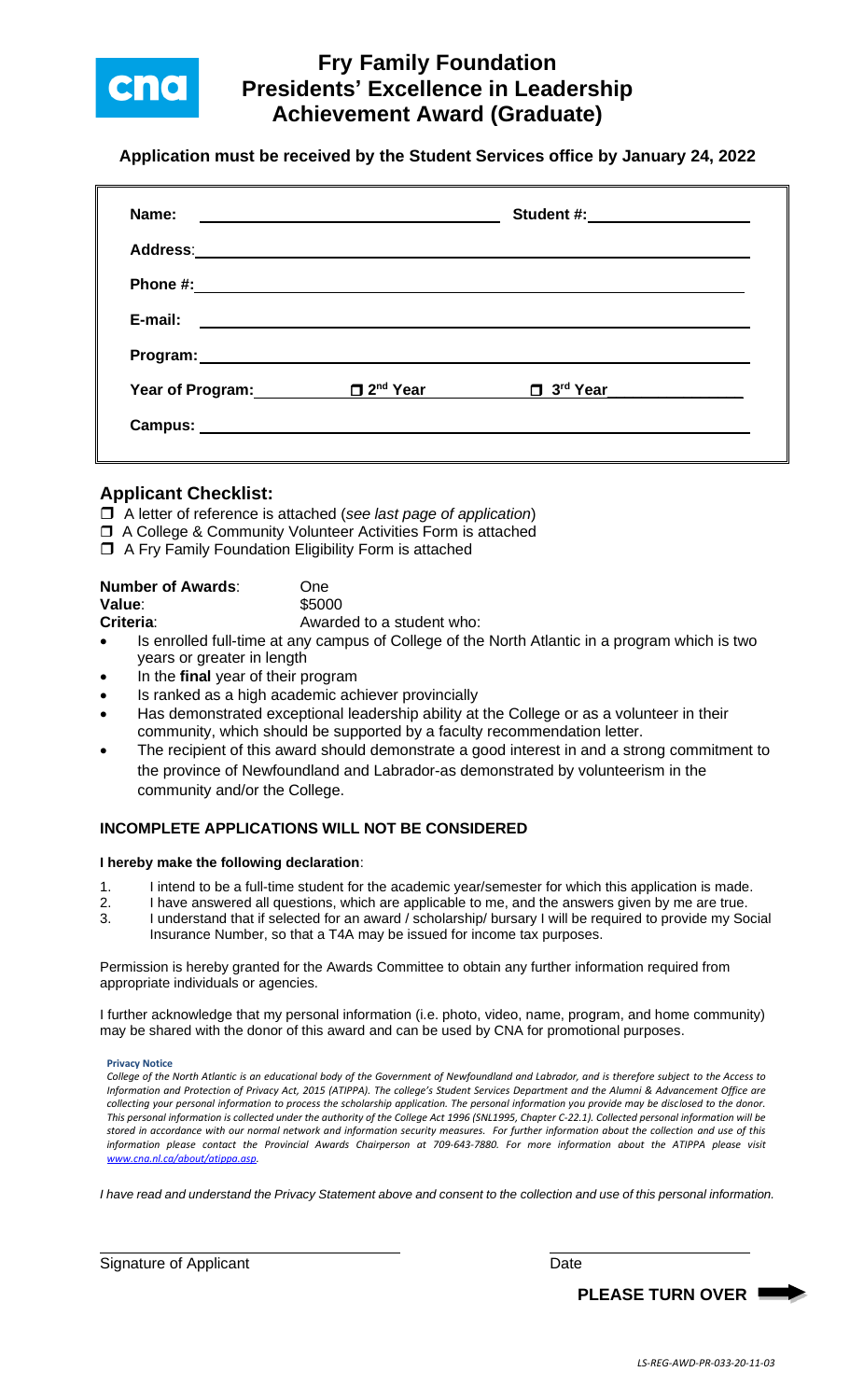**Describe an experience where you provided leadership to a group.**

**What leadership qualities have you learned while attending your program that can be transferred to the workforce / community after you graduate?**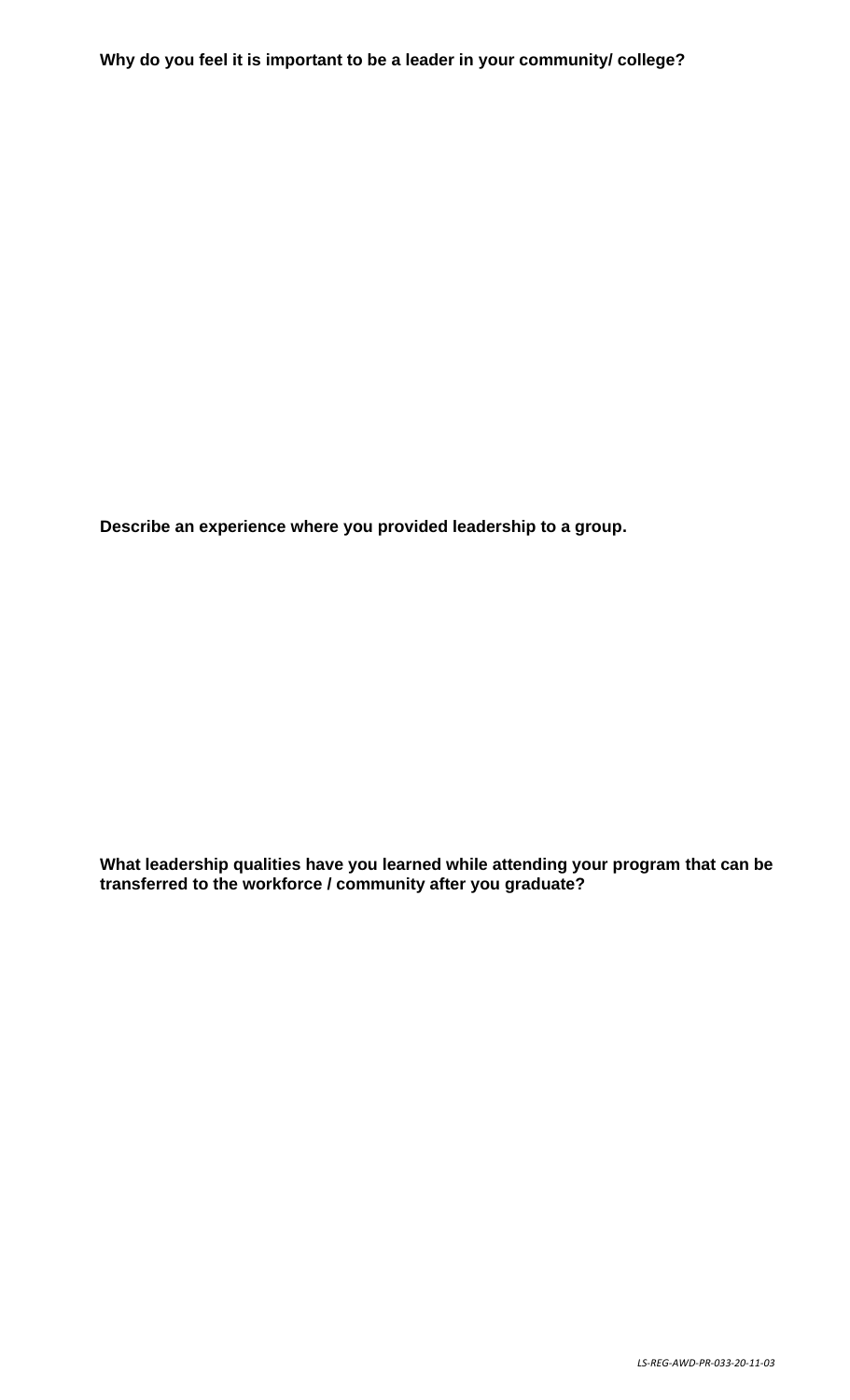

# **The Fry Family Foundation Eligibility Form**

#### **APPLICANT'S NAME:** \_\_\_\_\_\_\_\_\_\_\_\_\_\_\_\_\_\_\_\_\_\_\_\_\_\_\_\_\_\_\_\_\_\_\_\_

This information will be shared with the donor "The Fry Family Foundation." The donor may use this information to contact you directly for a status update**.**

I, \_\_\_\_\_\_\_\_\_\_\_\_\_\_\_\_\_\_\_\_\_\_\_\_\_\_\_\_\_ consent to sharing all information on this report form with the donor of the award if selected as the recipient of the award.

**Program name:** 

**Please provide a brief summary of why you chose your program.**

**Explain why you believe you are a worthy candidate for this award and how it will help you with your educational pursuits.**

|  | If you require more space, please attach a separate sheet. |
|--|------------------------------------------------------------|
|--|------------------------------------------------------------|

**INFORMATION:** *(please print)*

**Name:** 

**Home Phone: Cell Phone:**

**Permanent Mailing Address:** 

| <b>Personal E-Mail Address:</b> |  |
|---------------------------------|--|
|                                 |  |

Signature: Date:

*College of the North Atlantic is an educational body of the Government of Newfoundland and Labrador, and is therefore subject to the Access to Information and Protection of Privacy Act, 2015 (ATIPPA). The college's Student Services Department and the Alumni & Advancement Office are collecting your personal information*  to process the scholarship application. The personal information you provide may be disclosed to the donor. This personal information is collected under the *authority of the College Act 1996 (SNL1995, Chapter C-22.1). Collected personal information will be stored in accordance with our normal network and information security measures. For further information about the collection and use of this information please contact the Provincial Awards Chairperson at 709-643-7880. For more information about the ATIPPA please visi[t www.cna.nl.ca/about/atippa.asp.](http://www.cna.nl.ca/about/atippa.asp)*